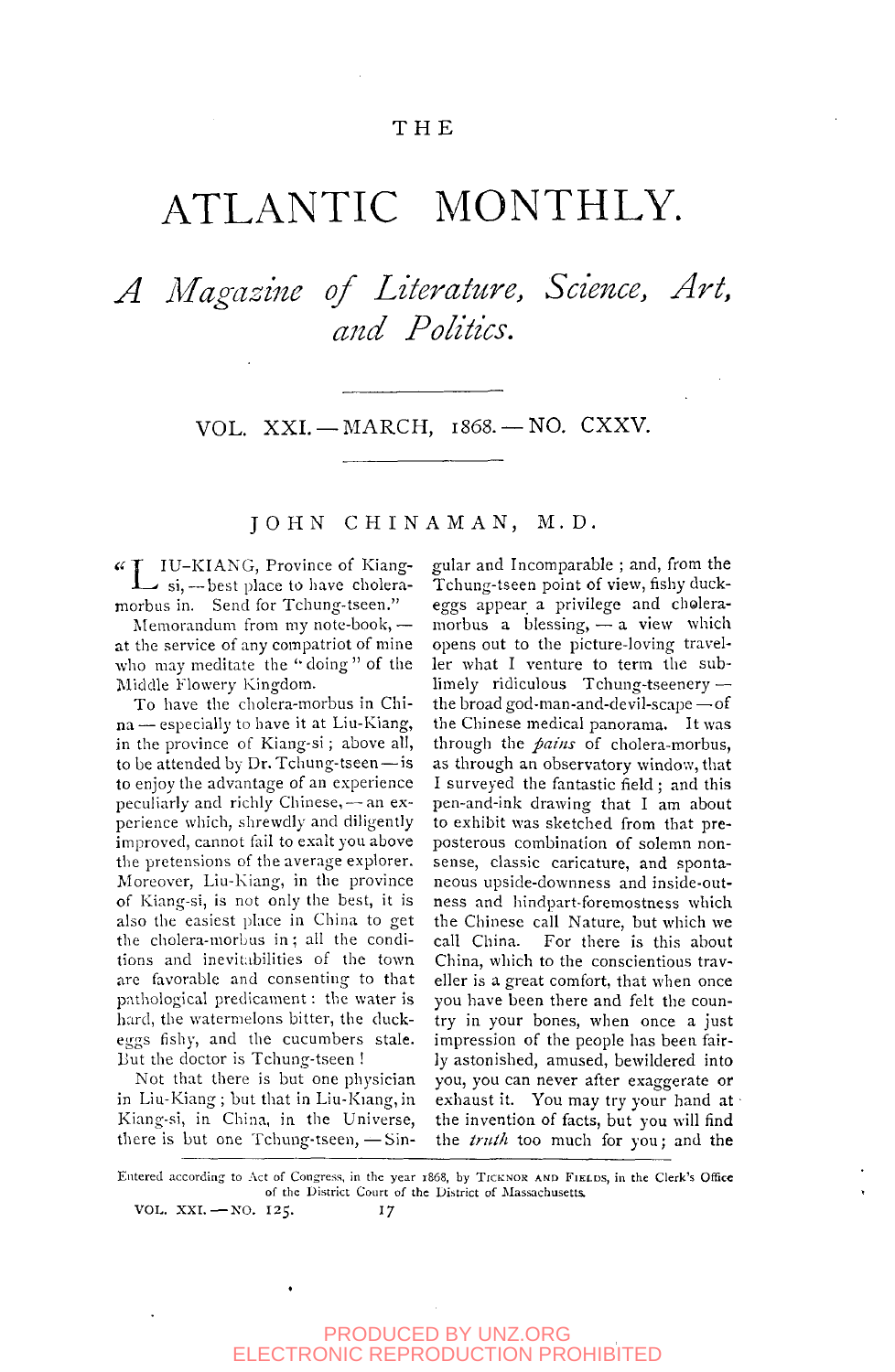subject admits of as many ingenious and surprising combinations as the kaleidoscope, — you can no more catch the image of it with a single pair of eyes, and fix it with a single pen, than, in photo-sculpture, you can seize all the aspects of the solid many-sided figure with a single camera, stationed here or there ; rather will you require a thousand mental cameras, directed at the same instant from a thousand prejudices upon a thousand customs.

Chief in the picture, the central, salient figure of the fantastic composition, — key, as it were, to the illustrated rebus of absurdities, — is Tchung-tseen himself, A. M. *{Kujin),* M. D., LL. D., *(Chin-tsz),* D.D., — a happy compound of pedant, quack, fortune-teller, and spirit-rapper, flavored with a dash of Confucian priest, "just for the look of the thing." The A. M. and the LL. D. our friend has fairly won at the Competitive Examinations; for the D. D. he is not responsible, — it is we who have conferred that degree upon him for our own convenience, as a sort of algebraic sign, to represent the quantity of priestcraft that goes to the completing of the Tchung-tseen machin $erv$ ; and as for the M. D., that is assumed, or at best inherited. No "Fac-. ulty" had the making of Dr. Tchungtseen ; no Commencement glorified the end of his studies; no Professors of Anatomy and Obstetrics wink at each other when Tchung-tseen appears ; he has purchased no diploma at the stated sales of Latin indulgences to murder ; no maiden mutton lays its scath to his taste for parchment. He is leech by the right inherent in every Chinaman to be actor, doctor, or cook, according to the Eight Characters, the Five Elements, and the Twelve Animals, which must absolutely determine the direction of his " natural turn." Neither emperors, nor mandarins, nor prefects, nor literary chancellors, nor imperial commissioners, nor big-wigs of the Forestof-Pencils Society, charge themselves with any concern in the matter, but philosophically dismiss it with a theory ; it is to the interest of the sick millions,

they say, to see that the Tchung-tseen of their choosing knows his business, and, if they have not brains enough for that, the sooner Tchung-tseen relieves the world of their stupidity the better for the brains that are left. Only in Section 297 of the Penal Code does the law descend, for once, from the severe elevation of its letting-alone, as if graciously to show us outside barbarians how much more shrewdly they order these small matters in China. "When one who shall exercise the profession of medicine or surgery without understanding it, — shall administer drugs or operate with a piercing or cutting instrument in a manner contrary to established rules and practice, and shall thereby contribute to cause the death of a patient, the magistrate shall convoke other men of the profession to examine the nature of the remedy such practitioner shall have administered, or the wound he shall have made, and which has been followed by the death of the patient. If it should appear that the physician or surgeon has only acted in error, and without any injurious intention, he may, by a certain payment, obtain remission of the punishment inflicted on a homicide, in the manner established for cases of killing by accident ; but such physician or surgeon shall be compelled forever to quit the profession." \*

After which, it is pleasant to reflect that our Western system of medical and surgical practice is so wise and conscientious in its plan, and so prudent and impartial in its operation, that we have no use for Section 297 of the Chinese Penal Code. Besides, even were we less favored of Heaven in this respect. Section 297 would by no means suit our case. "What rashness ! " cried Master Ting, when a desperate doctor would have acupunctured Father Huc, - "what rashness! Do we know how these European bodies arc made ? How can you tell what you would be sticking your needle into ? "

And it is a significant consideration \* Doolittle, " Social Life of the Chinese."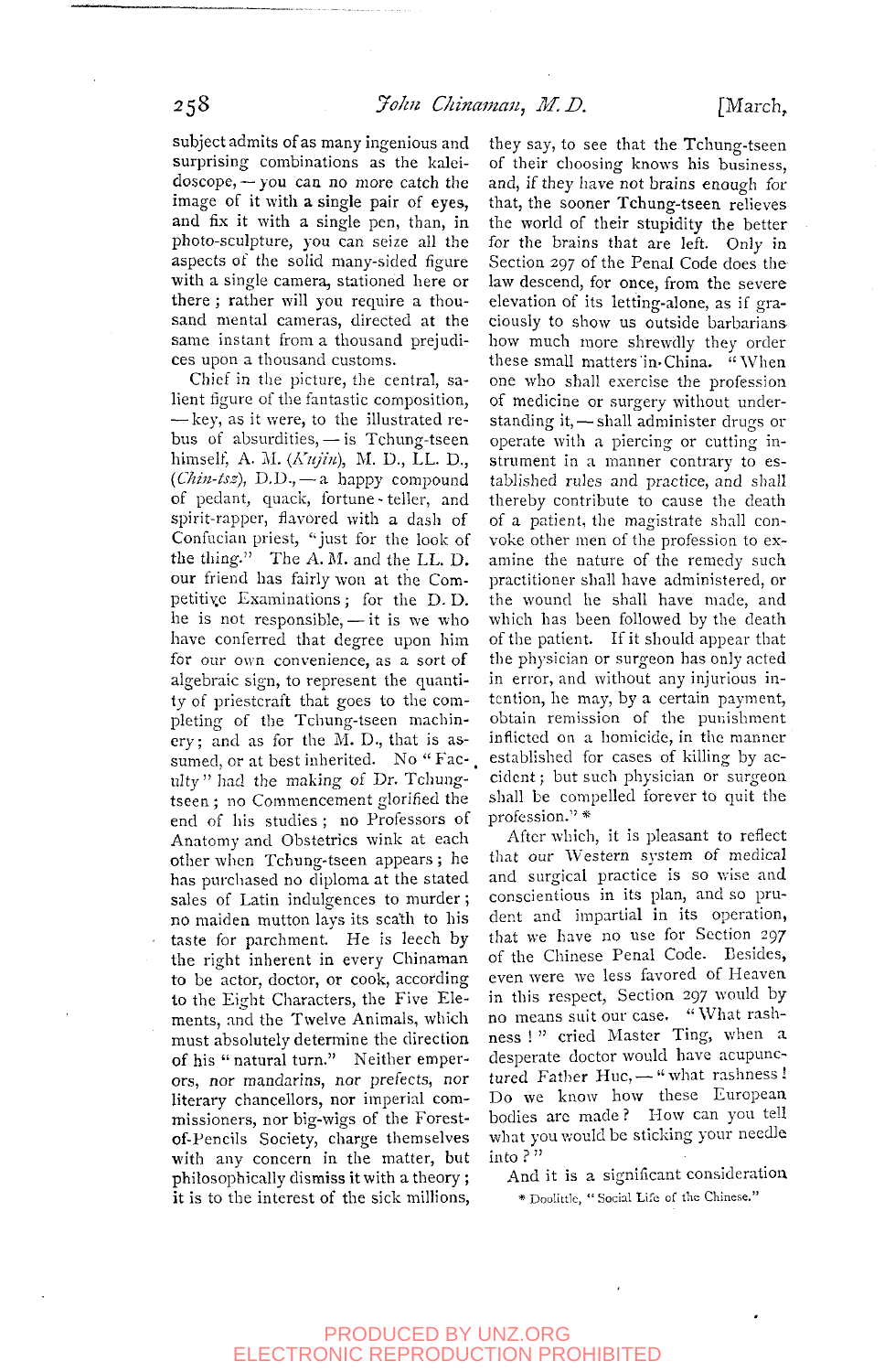that, in spite of Section 297, " such physicians and surgeons " do swarm like frogs in China, bribery being popular there, and coffins cheap, and literary bachelors an innumerable fry, who *must* be served up as doctors, schoolmasters, or actors. So that, after all. Section 297 but serves to show that any man in the eighteen provinces may practise medicine, who is prepared with influence or impudence, sapecks or pluck, for the six possible predicaments (more or less probable, according to the pressure of the professional jealousy, or official rapacity he can provoke) of inquest, lawsuit, fine, imprisonment, torture, beheading ; and any other man may cheerfully be his patient, who is already provided with a neat style of burialcase, and a whcelbarrow-load of paper clothing and mock-money to be burned at his grave. True, there is a so-called Imperial College of Medicine at Peking, but it is little more than an exclusive club for professional mutual admiration, or, at times, a convocation of medical referees for arbitrament in of medical federes for approache in produce the rules laid down in the rules late prudence, under the rules laid down in that infallible text-book,  $Si$ -yuen, "The Washing of the Pit." The red and  $\frac{1}{2}$  washing of the Phi-Phi-Phi-College and gold diplomation the reking-conege of-Medicine hangs in Tchung-tseen's office by way of an advertisement; but if it did not, the Dean and Faculty would still have no more power to restrain him from dispensing the supernatural treasure of red pills, than the executive committee of the Honest Injun Society for the Suppression of Hocus-Pocus can hinder him from prescribing the Three Manies and the Nine Likes as a prophylactic in severe<br>cases of superannuation.

Tchung-tseen was, formerly, family physician to a mandarin at Nganking; but having intrepidly declared himself a disciple of that innovating " Anatomical School " of Chinese medicine which holds that "there are arteries which proceed from below to above, and veins that proceed from above to below" ; that the heart is

sometimes found on the left side of the body, and the liver on the right; that the ligneous principle in a patient's organization may be reconciled to the igneous principle without the intervention of boiled watermelons ; and that a dislocation is not necessarily irreducible because it does not yield instantly to a plaster of pounded tumble-bugs, he was dismissed to make room for a more conservative theorist. Whereupon he retires to his native town of Liu-Kiang, and having hung out his shingle, and advertised in the *Herald,*  as consulting physician and practitioner at large, he apphed himself to a course of reading so tremendous, that the sound of the titles merely of the works he crammed must have fallen like a " long roll " upon the tympanum of Kuang Tai Uong, the deaf God of Surgery. There were the *Chan-sJii Yi-tltung,* Chan-shi's Universal Medicine; and the *Yitkmig Cliing-me,* The Principal Veins of the Empire of Medicine, traced by Wang-keng-theng; and the illustrious Wang-shu-sho's *Mekine*, On the Pulse; and the *Chi-shi-hin-hinan-chu*, the Redwater IMue-pearl; and the *Ting-paokuter* Diac-pearl, and the *Ling-pub-*An-American, the American Motor of principle and modern neculture, compiled by King-sin, and edited by his son; and Fung-tse-tchan's Kin-nangpi-lo-tsa-ching, Motley Silk Bag of Deep Learning on Diseases; and Fungyi Pao-kian, the Precious Mirror of Japanese Medicine, by the Corean Hiusun; and the Emperor Hoang-ti's Ling-tchu, the Temple of (Medical) Reason; and the Peu-tshas King-mu, Natural History of Necessaries; and Liu-hias's Liu-kung-yo Sing-pao-tchi, on the Nature and Preparation of *Medicines*; and, finally, the *Peu-tshas*kang-mu of Li-shi-tchin, Continued by his Son, Li-Khian-yun, and Illustrated by Li-Khian-tchung: an astounding compilation, in forty awful volumes, De Omnibus Anatomical, Surgical, and Obstetrical Rebus, et Quibusdam Botanical, Therapeutical and Pharmaceutical Aliis.

And having stuffed all that power of learning into the carpet-bag of his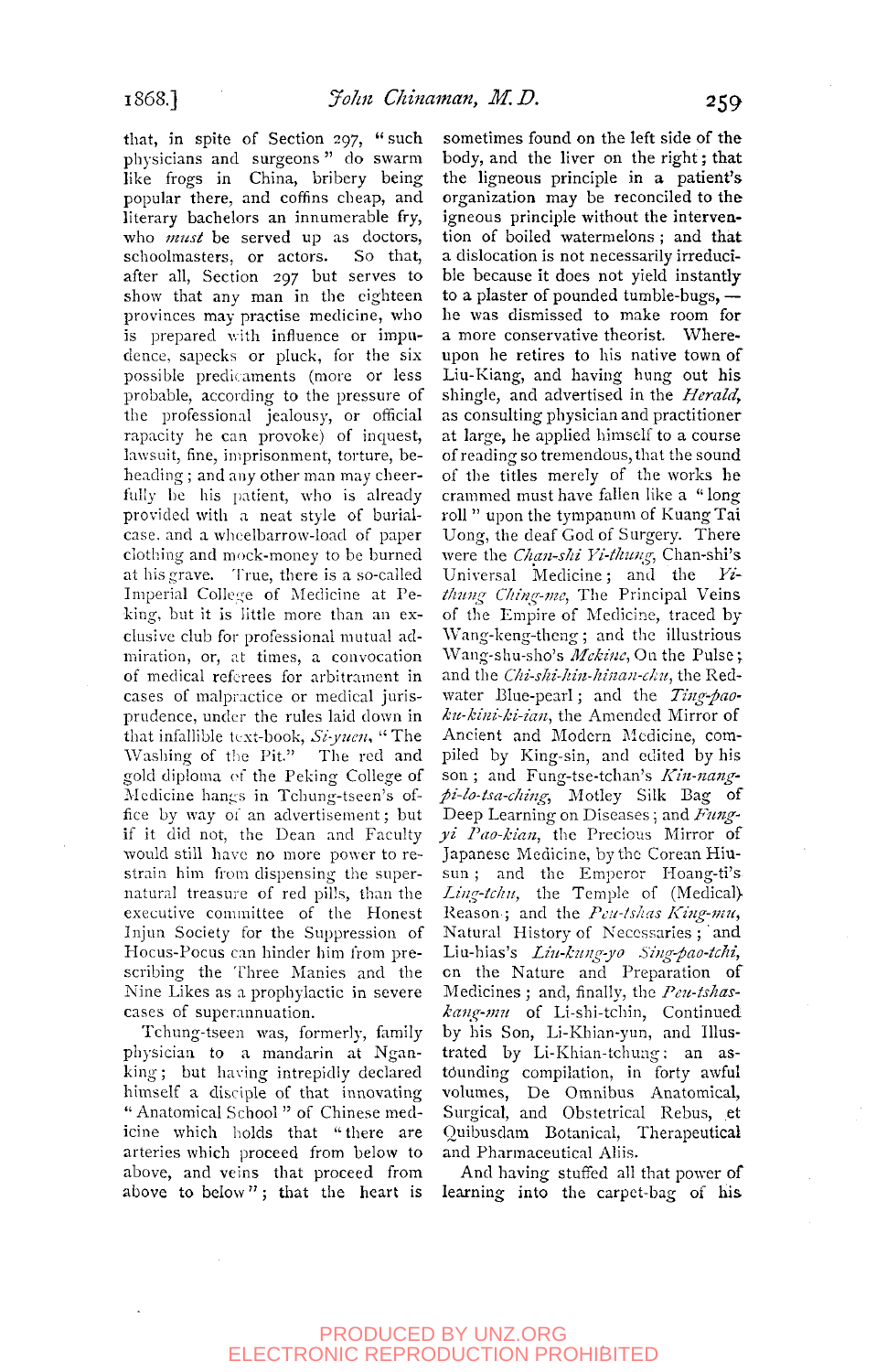memory, for handy reference, Tchungtseen is prepared, like Sam Weller's " depity sawbones," to fetch out his " wolatilly" for bowel complaints, a yellow wolatilly, corresponding to the •element of Earth, and denoting the direction Middle ; and for affections of the heart, a red wolatilly, corresponding to the element of Fire, and denoting the direction South ; and if, under a treatment thus fancifully tuned to the doctrine of correspondences, any patient shall be so unreasonable as to become delirious, Tchung-tseen will acupuncture his elbow at the "crazy-bone," and jar his head for dislocated brains. Good practice, and backed by the authority of all the regular lights, from Fuh-Hi, the " heavenly Emperor," who lived before Hippocrates, and invented the Eight Diagrams, to Fung-Shin, the Seal of Secrets, who first applied smoked moonshine to the cure

#### <sup>4</sup> RESPECTFUL AND DISINTERESTED PANEGYRIC.

" *Blown oil the Golden Trumpet of True Report, — by Ngan-Yin, first tablet of the Sttblivte Han-Lin* (*Forest of Pencils) College; Tzc-Lti, of the Imperial Academy, Imperial Commissioner and Literary Chancellor; and Ky-Nung-Ptchejig, Dean of the Faculty jjf the Illuminated Hall of Medicine at Peking: In honor of Tchung-tseen of the Province of Kiang-si, tip-top Sage mulfirst-chop Healer.* 

"Towers are measured by their shadow, and great men by those who envy them. Envy has taken the measure of Tchung-tseen, and found him lofty. This is to adorn him with the capital of just and prudent applause. For the foundation of Tchung-tseen is deep, it is set in the dark bowels of mystery ; and his pinnacle is high, — it glows in the light of Truth ; his feet are planted among the secrets of Earth, and his head is lifted among the discoveries of Heaven. Envy and deride Tchungtseen if you are proud and foolish, honor and imitate him if you are humble

and wise ; for he has wished to promote the good of others, therefore he has secured his own. But do not think to flatter him. Flattery is his wife ; he listens to her politely, but does not believe her. He has more roots than branches ; be cannot be overthrown by the wind. Only let us invoke that which he has no right to silence, his learning, — and publish that which he has no right to conceal, his skill.

" When the Immortal Worthies first sent forth Tchung-tseen, to sprinkle over suffering humanity the waters of the Panacea Well, he set out hurrahing to his heart, and warbling the Bright-Blossom Ode, — like a well-bred man, accepting the commission with modesty; like a brave man undertaking its duties with confidence ; like a kind man following Benevolence with alacrity. No coolies and asses went before him, a pompous train, panting and groaning under bloated hampers and bursting sacks. His furniture, compact and precious, he carried with simplicity, himself, — in his head, all the maxims of Hwang-te the medical Emperor, all the arts of Li-tung the immortal leech, all the prescriptions the philosopher Ko hid up his sleeve, all the charms the magician Fun unwound from his queue, all the reading of Wu-ti the Founder, all the rules of Shun-shimin the Reckoner, all the reasons of Tai-tsung the Wrangler, all the hard words of Khian-lung the Critic in his blue bag, all the golden simples of Yenfo, all the tangled compounds of Sunking, all the pearl pills of Sai-kui, all the ruby plasters of Hu-kek-ne. With the eyes of Loo-feh ('the Sun-beam') he perceived, with the touch of Kahne perceived, with the touch of Isah yung with the precision of discriminated, with the precision of Nien-Ching-Yew ('the Index') he defined, with the power of Tsze-jin ('the Jasper Charm') he prescribed. The Jasper Charm') he prescribed.<br>world felt better.

"Tchung-tseen neither advertises nor juggles ; his talents are their own sign ; when you seek him you can find no other doctor, though a thousand get in the way. Where there is musk there

of warts.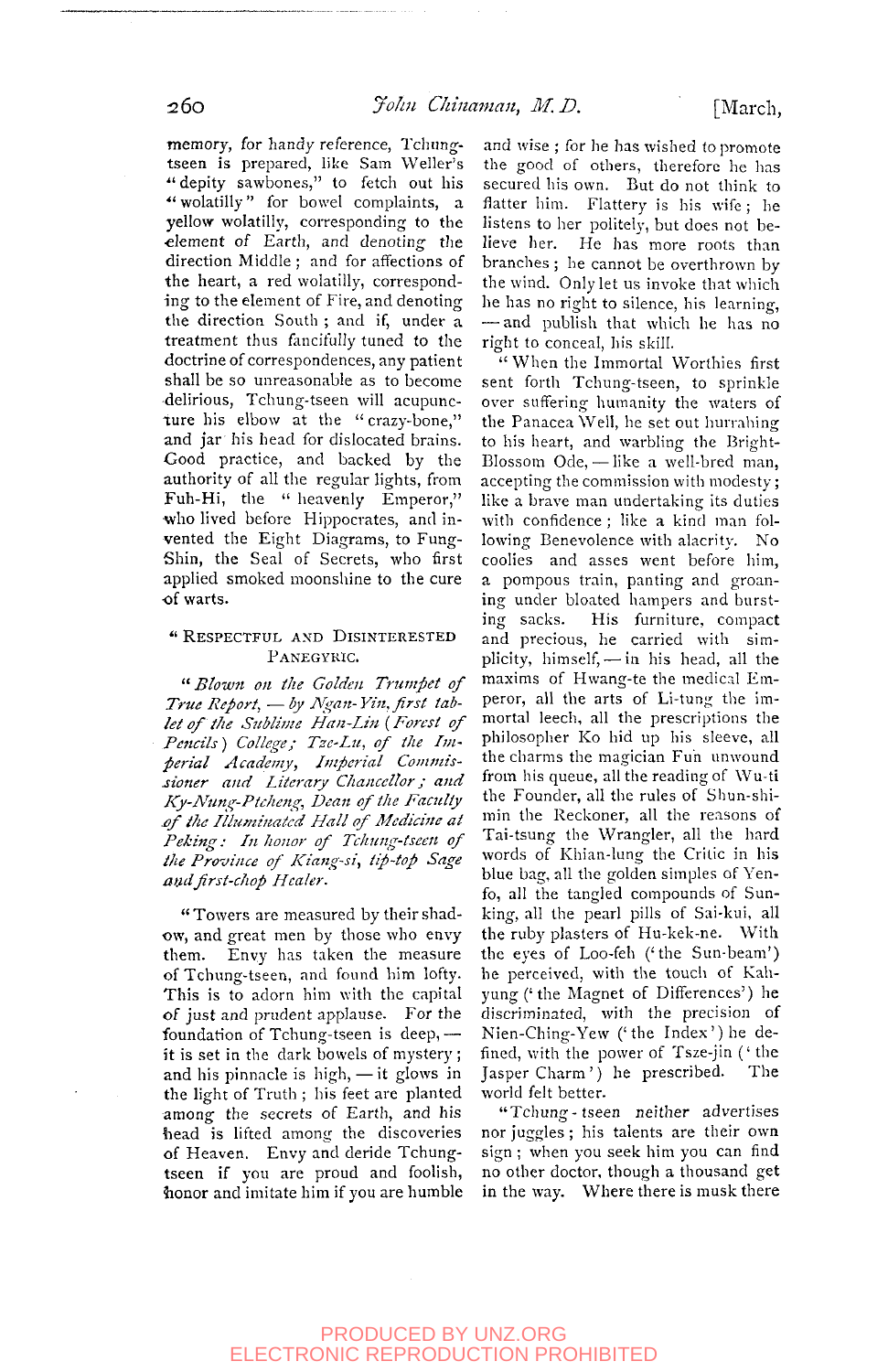will be perfume: to smell it one need  $\cdot$ not stand in the wind. He is no blind fowl, pecking at random for worms; his knowledge is sure. He does not climb a tree to hunt for fish, nor turn over the liver to look for diseases of the lungs. He docs not send you an olive on the pate of a Buddhist priest, nor engage to perform impossible cures, or turn summersaults in an oyster-shell. He is no toad in a well contemplating a patch of sky ; the strong calm eye of his philosophy surveys the Universe as from a dome, and takes in at a glance all real and all imaginable things,  $$ the demonstrations of Science, the delusions of Ignorance, and the devices of Imposture. He knows that all errors have but their brief season ; that after a hundred millions of objections, sophisms, lies, the smallest truth remains precisely what it was before ; and so he waits, and smiles. And his charges are very moderate.

" Diseases, when he calls them, answer to their names ; and spirits, vapors, principles, elements, forces, assort themselves before him, like feathers under the fingers of the flower-maker. At his bidding, disorders the most complicated resolve themselves into their several members ; and form, action, color, sound, have each a tongue to tell him what they mean. As his large benevolence knows no distinction of persons in the ranks of the afflicted, so his conscientious genius appoints no degrees of interest to the various styles of disease, but applies itself with equal science and concern to the bunion on the big toe of the mouse-catcher and the cataract in the eye of the mandarin. The medicaments he dispenses are of miraculous viriue, and the gratitude of his patients has transformed the garden of his good works into a grove of fragrant almond-trees. Expensive incense burns night and day before his door. When the Emperor hears the name of Tchung-tseen uttered he shuts his eyes and exclaims Ah ! Ten hundred thousand millions of Celestial Worthies and quintessentially beatified Sages will pass an eternity of arithmetic in computing the number of his radical cures without the use of mercury. And his charges are very moderate.

" The memory of Tchung-tseen is infallible, and the dimensions of his nose are conformable with dignity ; his heart is tender and his fist is spherical; his speech is impressive and his spectacle - glasses, set in tortoise - shell frames, are two inches and a half in diameter; the length of his queue is regulated by the exactions of public opinion, and his manners are according to the Rites ; he has an auspicious mole under his left eye, — and his charges are very moderate.

" As for us, let us play a few airs on the flute, and listen to the tune of the Dragon refrain."

*Inscribed in golden characters on seventeen rolls of crimson silk paper, at the Imperial City.* 

Ta-tsing Dynasty, Hien-fung, second *year, mid-winter month, on a fortunate day.* 

Tchung-tseen has, as I have said, his theories, more or less startling, from the Chinese point of view. For example, he holds that there is a difference between arteries and veins, that in most Chinese subjects the blood is conveyed by these in opposite directions, but not always downward by the arteries, nor always upward by the veins ; that the heart is a part of the machinery by which this hydraulic process is carried on; and that under certain circumstances, depending upon the disposition of the five rulers, elements, colors, or directions, and the relation of the male and female principles of nature, the blood undergoes a change in passing through the lungs. He has one name for the brain and another for the spinal cord, but has not yet discovered a nervous system,— that is, he had not when I was in Liu-Kiang, in 1852. He has a pulse for every organ but the brain ; but as to the relative positions, forms, and uses of the viscera, his notions did not strike me as perfectly coherent, — in fact, I understood him to say that we dream with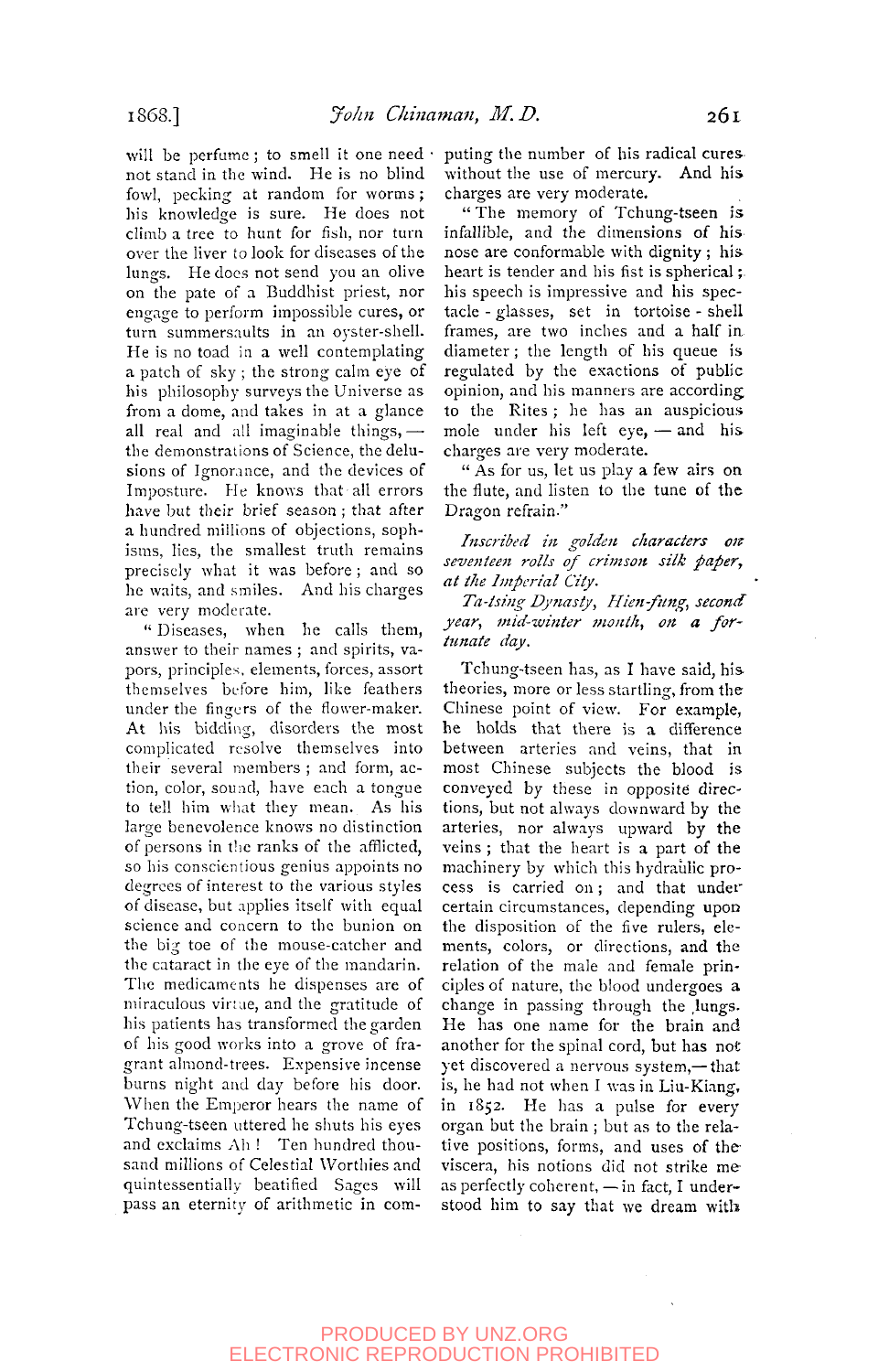the liver and sweat with the lungs ; and that, — something about the Yia and the Yang which he failed to demonstrate clearly, but, — whenever in the system the principles of cold and moisture prevail over the hot and dry influences, the superior pulse of the spleen is disturbed by the dislocation •of the green bone of the pancreas, and the consequence is fever and ague.

In the theory of Tchung-tseen every organ of the body is allied to one of the five elements, Earth, Wood, Metal, Fire, Water, which are either hot, cold, moist, dry, or windy. These again correspond to the Five Directions, Middle, East, West, South, and North, and are represented by the Five Colors, Yellow, Green, White, Red, and Black. Thus the heart, being allied to the element Fire, corresponds to the direction South, and is represented by the color Red. Consequently, all derangements of the heart must proceed from excess of the principles of Heat and Dryness, and should be treated with black medicines, corresponding to the direction North, and representing the element Water. And the bowels, being allied to the element Earth, correspond to the direction Middle, and are represented by the color Yellow. Consequently ail disorders of the bowels must proceed from excess of the principle of Wind, and should be treated with medicines compounded of black, red, green, and white ingredients, corresponding to the directions North, South, East, and West, and representing the East, and West, and representing the<br>elements Water, Fire, Wood, and Metelements water, ring wood, and meeelement of Windows and the opposite of the opposite and the opposite and the opposite and the opposite and the state and the state of the state of the state of the state of the state of the state of the state of the state element of Wind can be opposed and repelled.

A lovely system! so natural in its simplicity and harmony, that in theory it reads like an idyl, and in practice it must be one of the pleasures of imagination to be killed by it. Any mandarin or mountebank can explain it to you, and if after that you will die, so much the worse for you. Emulate, rather, the astuteness and docility of Father Hue at Kuen-Kiang-hien,\* when \* Hue, "A Journey through the Chinese Empire."

•wrenched with excruciating spasms, and turned inside out with vomitings as preposterously sudden and profuse as those which are said to overtake the sacrilegious wretch who mocks the idol Kan-wang-ye, he was soothed and cheered by Master Ting and the officious officials, who explained to him that he was ill, and that his noble and distinguished malady proceeded from a disturbance in the equilibrium of the vital spirits.

" The igneous principle," they said, "too long fed by the excessive heat, had ended by exceeding beyond all measure the proper bounds assigned to it, and consequently a fire, so to speak, had been kindled in the sublime organization of the patient's body. Consequently, also, the aqueous element had been dried up to such a degree that there no longer remained to the members and organs the humidity necessary to the performance of their natural functions; thence proceeded those vomitings, those pains in the patient's illustrious stomach, and that generally disordered state which it was easy to perceive in the face of the respectable sufferer, and which produced such violent contortions."

In order to re-establish the said equilibrium, it was necessary only to introduce into the body a certain quantity of cold, and to lower the extravagant temperature of this igneous principle by restoring the due proportion of aqueous principle, — being at the same time very careful not to permit the igneous principle again to develop itself to the point of absorbing the aqueous principle. There was a very simple method of bringing back into the body this beautiful harmony.

" Everybody knows that green peas are of an extremely cold nature ; let a certain quantity be boiled; let the respectable patient drink the liquor, $$ and so the fire will be put out."

A mandarin of Kuen-Kiang-hien suggested that, nevertheless, the convulsed and vomited missionary should use the liquor with extreme caution, lest he should dangerously develop the princi-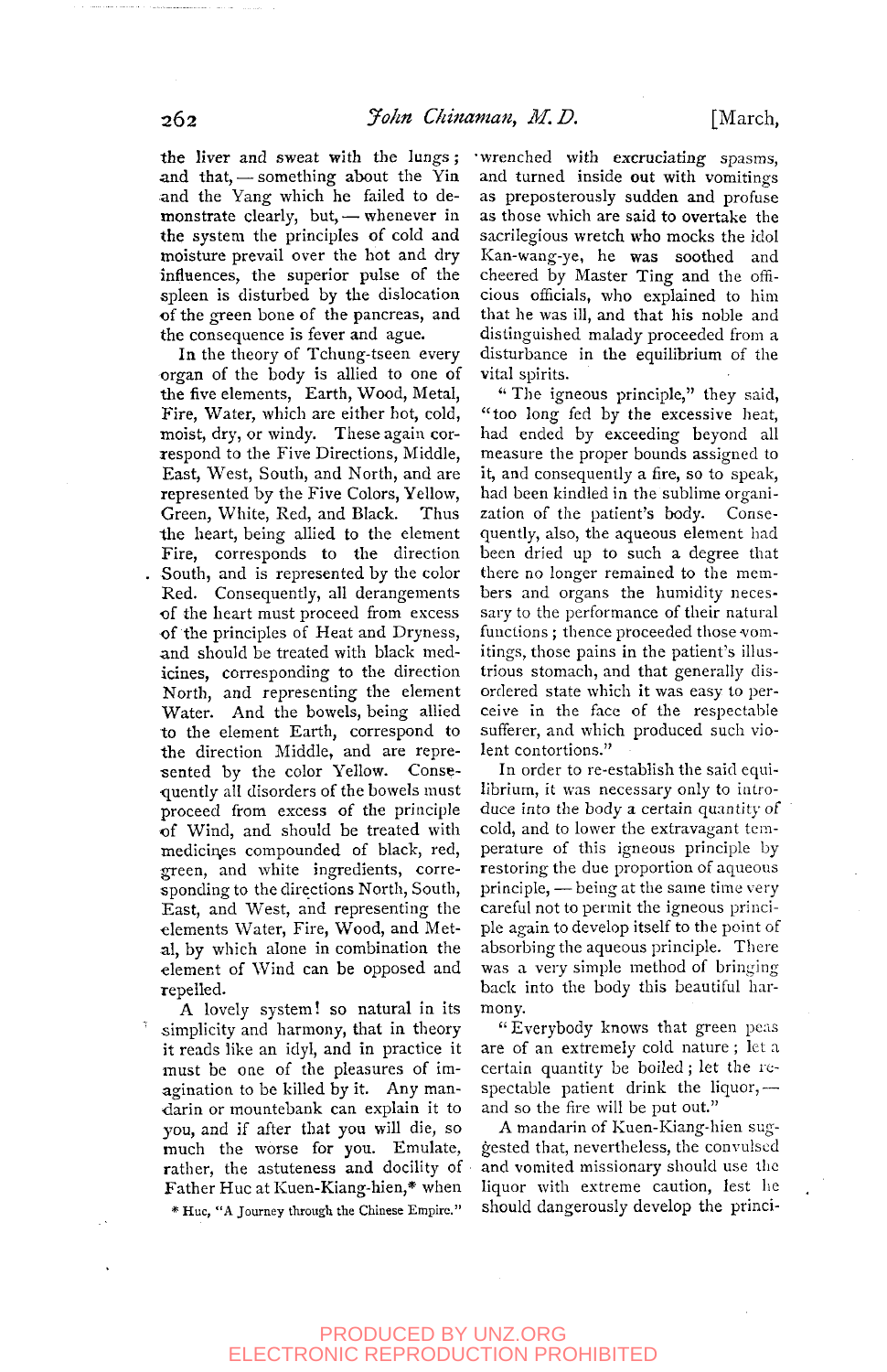pie of Cold; but Master Ting was "sure he might take with impunity double the ordinary dose, as he had remarked that the temperament of the average outside barbarian was incomparably warmer than that of a native of the Central Flowery Kingdom."

It was finally unanimously agreed that all that was necessary was green peas, boiled cucumbers, and watermelons, to restore the humidity essential to the harmonious action of the organs. And then the regular practitioner arrived, — a little roundabout Tchungtseen, of redundant plumpness, inordinate spectacles perched on a rudimentary nose, ceremonious manners, and a gray tail tipped with a red string.

" I have learned," said he, " that the eminent patient was born in the countries of the West. Maladies vary according to the region; those of the North do not resemble those of the South, and so on, and so on. So likewise with remedies, and so on. We must take good care not to treat the men of the Western Seas in the same manner as the men of the Central Nation. By some means or other the cold air has penetrated into the interior, and has put itself in opposition, in many of the organs, with the igneous principle; hence arises this struggle, which must necessarily manifest itself by vomitings and convulsions. We must therefore combat the evil with warm substances."

" That's the . thing," said Master Ting. "That s just what we were thinking!"

" The nature of this noble malady," continued the Doctor, "is such that it may readily yield to the virtue of the medicines and disappear very soon; and, also, it is quite possible it may resist, and the danger may increase. This is my opinion on the subject, after baving studied the various characters of the pulse."

'• Here's wisdom," thought the philosophic missionary; "but it's all the same to me. For are we not enjoined in the Holy Scriptures to honor physicians in case of necessity ? and this is a case in which obedience to the precept combines the compulsion of an emergency with the free-will of an act of faith."

Tchung-tseen's theory of the pulse is barbarous and stupid and presumptuous enough to make his fortune in any land of fools, newspapers, and clergymen's testimonials. He attributes to it an endless variety of nice peculiarities and subtile indications, which he reduces to a classification wildly fanciful, and practises the same routine in applying the condition of the pulse to the diagnosis of the case as in adopting the remedies. Especially does he devote awful thought and scrupulous discrimination to the relative condition of the pulse on the two sides of the body and in different regions of the system. $*$  . He holds that there are different pulses, corresponding to the heart, the lungs, the liver, and all the other organs ; and that to feel the pulse scientifically you must feel them all, one after the other, and sometimes several together, in order to determine their several relations. Hue's Tchung-tseen played on his patient's twenty-four pulses with all his fingers, as on a piano-forte, and maintained a protracted telegraphic correspondence, as it were by House's system, with his twenty-four insides.

When Tchung-tseen would prescribe for your cholera-morbus he begins by dipping the end of a stick of Indian ink into a cup of water or tea, and rubbing it on a small black tile. With the ink thus formed he traces, by means of a camel's or cat's hair pencil, his prescription on a very ample sheet of paper, in characters of equally generous dimensions. When he has written a large page he reads it first to himself in a low and solemn sing-song, and then he reads it to you, crawling horridly among the senseless forms of words with the long black ghoulish nail of his right forefinger, — at the same time expounding to you in a key so excruciatingly sharp that it cuts keenly into your sensitive nervous network like a verbal vivisection, all the devil-possessed jargon of the Yin and the Yang, of elements,

\* Lockhart, "The Medical Missbnary in Chiua."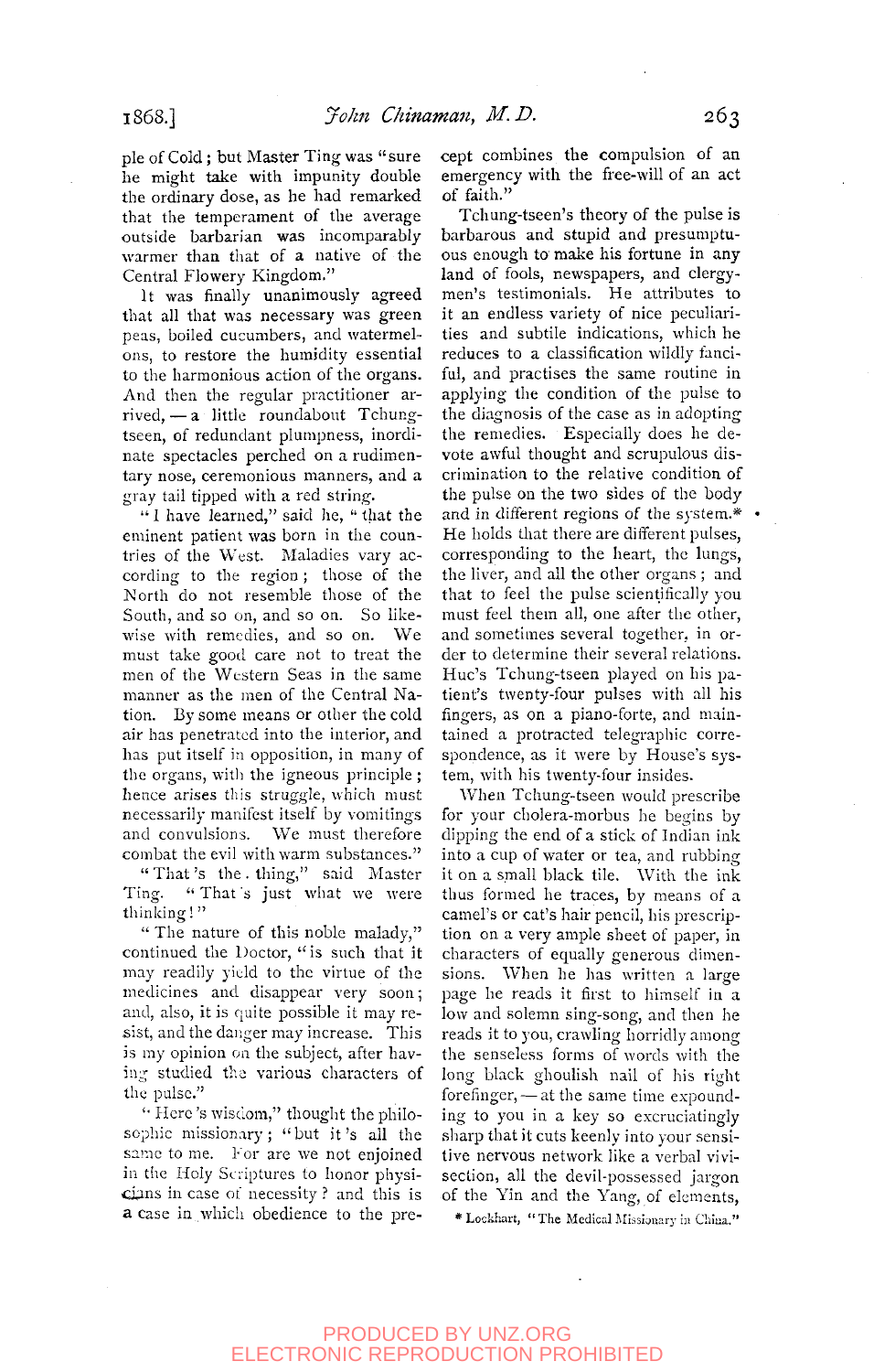directions, principles, forces, colors: and enumerating the ingeniously multiplied ingredients of his witch's brew, gums, juices, powders, barks, leaves, roots, heating or cooling, moistening or drying, congesting or dispersing, — for each devoted viscus a plague-appointed drug.

The materia medica of Tchung-tseen is sufficiently eccentric. He has ginseng and the flesh of fowls to warm and strengthen the viscera ; asses' glue and birds'-nests as mild and tranquillizing tonics ; silkworm moth, dried red spotted lizard, and stalactite, to increase the natural fire; tortoise-shell, human milk, and pork, to nourish the secretions ; stags' glue, dogs' flesh, and walnuts to strengthen the kidneys ; lotos seeds and nutmeg as warm and tonic astringents ; pomegranate-skin, oystershell, and dragon's bone and tusk, as cooling astringents ; iron-filings, loadstone and gold and silver leaf, to repress weakness; onions and orange stalks as cold diaphoretics ; camphor, musk, dried scorpion, cicada, and centipede, spotted and black snake, shed snake-skins, and tigers' bones, to disperse wind; yam, and soy made from pulse, to disperse moisture ; turnip seeds and root, and skin of marsli-melon, as emetics ; putchuk, betel-root, on, as cincucs, putentif, beter-root, shaudock-peel, dried silkworm em ysans, and bruint, as mind equations resort ents; rice-paper plant and sheed china root to absorb moisture; soapstone, amber, and red beans as laxatives; pistachio nuts, mica, and concretions from the bamboo to suppress phlegm; watermelon, bamboo shavings, persimmon tops, verdigris, sea-shells, pearls, bears' gall, and warm water, as cooling purgatives; sliced peony, mulberry-leaves, hartshorn shavings, and rhinoceros-horn shavings, to purge away fire; almonds and buckwheat to repress humors; lilyroot and turtle-shell as mild digestive aperients; brown sugar, scallions, rabbits' milk and cuttle-fish bone, to warm and nourish the blood; cypress tops, rabbit's flesh and saffron to cool it; dried varnish, plums, dragons' blood, peach seeds, arrow-root, old copper cash, madder, dried leeches, red marble, goats' beard and cantharides, as astringents of the blood; betel-root, quicksilver, and native calomel, to destroy worms ; ivory shavings, resin, elephant's skin, preparations from toads, to disperse poisons ; honeysuckle flowers, green peas, and dried earthworms, to expel poisons ; and, finally, alligator's gall for hydrophobia, to accelerate parturition, and to disperse carbuncles and pustules, — as in the days of Marco Polo.

Though the turbid, greasy, dirt-colored draughts of Tchung-tseen are legitimately disgusting to eye and nose (in reverting to my experience at Liu-Kiang 1 shudder at the remembrance of them), I have to confess that they are deficient in that quality of unmitigated nastiness which so familiarly attests the genuineness of our Western doses. They have for the most part an insipid sweetish flavor, and though it cannot be fairly claimed by their dispensers that " children cry for them," still they *ca7i* be got past the palates of that irrational and refractory class of patients without recourse to the harsh expedient of holding the kicking sufferer's nose. The ingredients are usually boiled together in baked clay, long enough to blend completely their medicinal properties, and the uninviting brew is then administered cruelly hot.

Before I passed from the sick-list of Tchung-tseen to the roll of men fit for service, I tasted with favorable results the virtues of that forlorn hope of the Chinese leech, the famous red pills, — *Ling-pao-you-y-taii^* the Supernatural Treasure for all Desires. These are true homoeopathic globules, scarcely of the bigness of a pin's head, and the dose is from two to two dozen, according to the gravity of the case. In Peking they enjoy a prodigious celebrity, and are unanimously extolled as a universal panacea, warranted to cure the most intricate nosological Chinese puzzle to be found in the advertisements of quacks or the imagination of hypochondriacs. Their composition is a secret in the possession of a single family in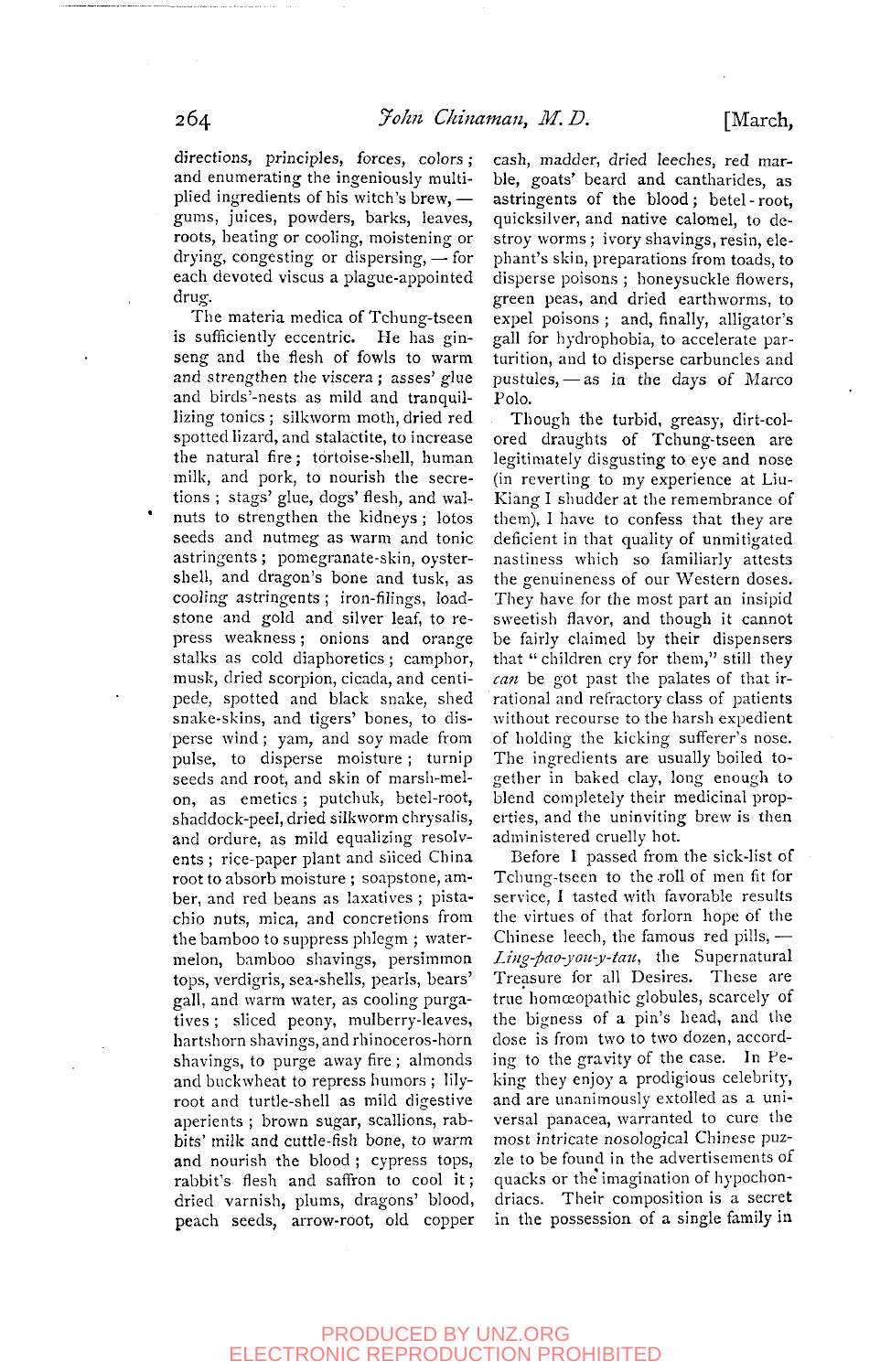Peking; by them transmitted from generation to generation of their own blood and name, and jealously guarded. The odor of musk that the pills emit is not peculiar to them, but merely their inevitable share of the all-pervading Chinese smell.

" The Supernatural Treasure is perhaps the most active sudorific known to the medical world ; but its *modus operandi* is remarkable." A single one of these little red globules reduced to powder, and applied to the nose like snuff, provokes a succession, preposterously prolonged, of thrilling sneezes, until the whole body protests, and breaks out in violent perspiration. This powder is sometimes used to determine a prognosis ; if a pinch does not make a sick man sneeze, the Chinese say he will certainly die in a day ; if he sneezes once, he will at all events not die till to-morrow ; and hope revives and grows in the exact ratio of the number of sneezes, and the vigor with which ihey are delivered. The oracle is appealed to with peculiar confidence in cases of cholera; if the patients can be made to sneeze with a red pill, the prognosis is favorable, even in the stage of collapse.

Tchung-tseen is his own apothecary; tlie prescriplion he expounds at the house of his patient he presently compounds at his owm, — a practice that naturally provokes certain objections, not utterly unreasonable. The ingenious variety and prodigious quantity of drugs that commonly enter into the composition of a Chinese recipe have from time to time excited, in the minds of even the most tractable and accommodating patients, a mild suspicion that there may be collusion between Tchungtseen the doctor and Tchung-tseen the apothecary, founded upon identity of interests, — that Tchung-tseen the doctor may sometimes prescribe costly or superfluous ingredients with an eye to the advantage of Tchung-tseen the apothecary ; that the former may even " make a case," and the latter " keep it going," for the benefit of both ; or that Tchung-tseen the apothecary may be

tempted to tamper with the instructions of Tchung-tseen the doctor with a generous solicitude for the sapecks of the " concern." Out of this reluctant and blushing suspicion has arisen a custom essentially Chinese. Tchung-tseen and his patient engage in a debate, more or less tart, touching the necessity and price of the remedies recommended, other members of the family taking lively part in this odd chaffering, and urging the doctor to prescribe " common cheap drugs"; they even inspect the red-paper charm as they would any vulgar commodity, and coolly strike out such ingredients as they may consider dispensable or too costly. Should Tchung-tseen protest that by this summary process of censorship the effect of the medicine will be rendered slow or doubtful, — they grant all that, and take the risk ; what if the delay or doubt should redound to the benefit of the patient ? They have a sly notion that it will all come to pretty much the same thing in the end. " One prescription," says Hue, " is as good as apother, and whether you absorb more or less of their black brewages will probably make very little difference."

The heartless haggling usually ends by the doctor's abating the price of his " potecary stuff," on the principle of selling at a sacrifice to save a customer. But when he has made his last concession, and still maintained that upon the presence of this or that juice or powder the cure depends, "a family council is held, actually in the presence of the patient, in which the question of life or death is coolly put, and frequently arguments are brought forward to show that, considering the advanced age of the patient, or the hopeless nature of the malady, it may be better not to incur a useless expense, but quietly to allow matters to take their course. After having closely calculated what it will cost to procure these possibly useless medicines, it is not uncommon for the sick man himself to take the initiative, and decide that it will be much wiser to reserve the money to buy a fine coffin, since one must die sooner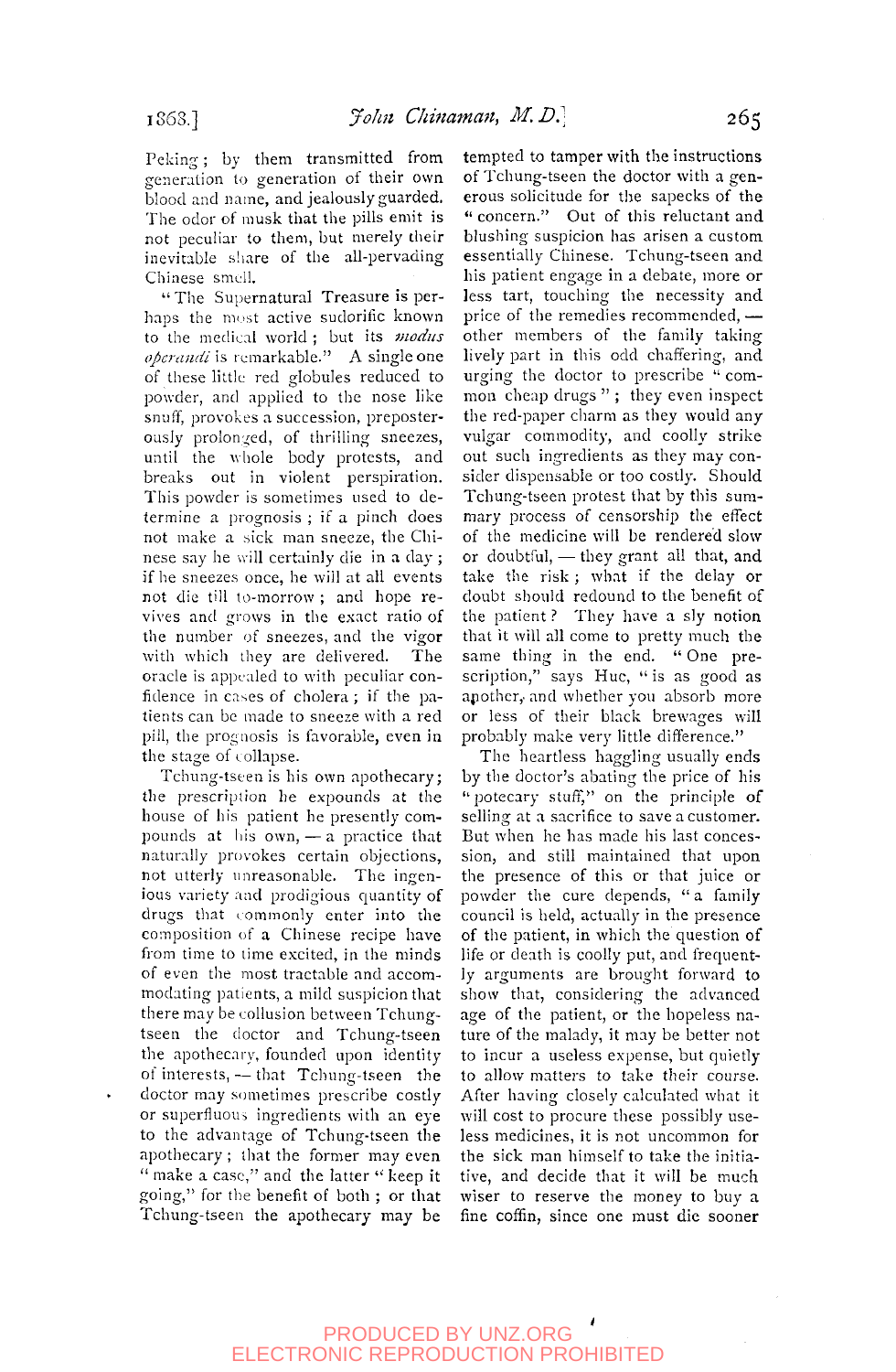or later, and it is well worth while to give up perhaps a short remnant of life in order to make sure of a handsome funeral. With this sweet and consoling prospect in view they dismiss the doctor and — the sitting being prolonged — call in the undertaker." Between the stoicism and the irony is hard to choose.

Other Tchung-tseens there are to whom Acupuncture (invented in China no man knows how many centuries ago) is the whole stock in trade, or the Moxa, all their store, — not for rheumatism exclusively, or deep-seated pains, or sprains, or swellings of the joints, but for all the ills\_ that flesh is heir to, — a Perry's Pain-Killer-or-Curer, and a Radway's Rough and Ready Relief.

Profoundly ignorant of anatomy, the special study of which is at once interdicted by law and discountenanced by public opinion, the Tchung-tseen of acupuncture insinuates his long needle (sometimes red-hot), not altogether with capricious recklessness as to the spot where he shall poke it in or the depth to which he shall bore. Ha has a method, fantastic in its physiology and blind in its routine, but yet erected upon a foundation of millions of costly experiments, — costly to the subjects of them in fatal results, and to the explorers in fines, imprisonments, and bastinadoes ; for Chinese *savans*  are indeed indefatigably and prodigally inquisitive, unterrified, and regardless of expense ; the nicest manipulators, and endowed with prodigious powers of observation, discrimination, and *penetration;* in the department of acupuncture, they may be said to stick at nothing in sticking at everything.

Contemplating the human corpus as a huge animated pincushion, they have determined on the surface of it three hundred and sixty-seven points, to which they have attached particular denominations, according to the relation which they imagine them to bear to the supposed insides ; and in order to "practise " without compromising the safety of the race, they have contrived small copper figures, in which diminutive

holes are pierced, representing the three hundred and sixty-seven points ; the surface of the figure is then covered with paper, and the student is required to place his needle without hesitation upon the spot under which is the hole corresponding to the point at whicli he would be required to operate according to the affection named.

" It is prescribed, in performing the operation of acupuncture, to turn the point of the needle upward when it is wished to go counter to the course of the blood, and downward if you desire to proceed with it. An unreasonable or awkward puncture is to be corrected by making punctures on other corresponding points. In a syncope following a severe fall, the upper part of the throat opposite the larynx is to be punctured to a depth of eight lines. In pains in the loins, the hams are to be punctured ; in dry coughs, the external and hinder part of the arm, to a depth of one line, or the middle of the front of the arm, or the base of the little finger." \*

Inoculation is extensively practised by Tchung-tseen among the children of his curacy. Small-pox, he explains, arises from a poison introduced into the system *ab utero*, as is proved by the occurrence of the disease but once during a life. " This poison is associated with the principle of heat, and remains concealed till it is developed through the agency of some external exciting cause. ... . The ancients possessed the knowledge of inoculating for (or *planting)* the small-pox ; it has been handed down from the time of Chin-tsung of the Sung dynasty (1014 A. D.), and was invented by a philosopher of Go-meishan, in the province of Sze-chuen. ... . The spring and autumn are the most favorable seasons for inoculation,— or any time when the weather is moderate. A lucky day should always be chosen; the 11th and 15th days of the moon must be avoided. The *modus operandi* is by introducing into the nostrils a piece of cotton-wool impregnated with the variolous lymph, or with the crust rubbed down with a little water ;

\* M, Abel Remusat.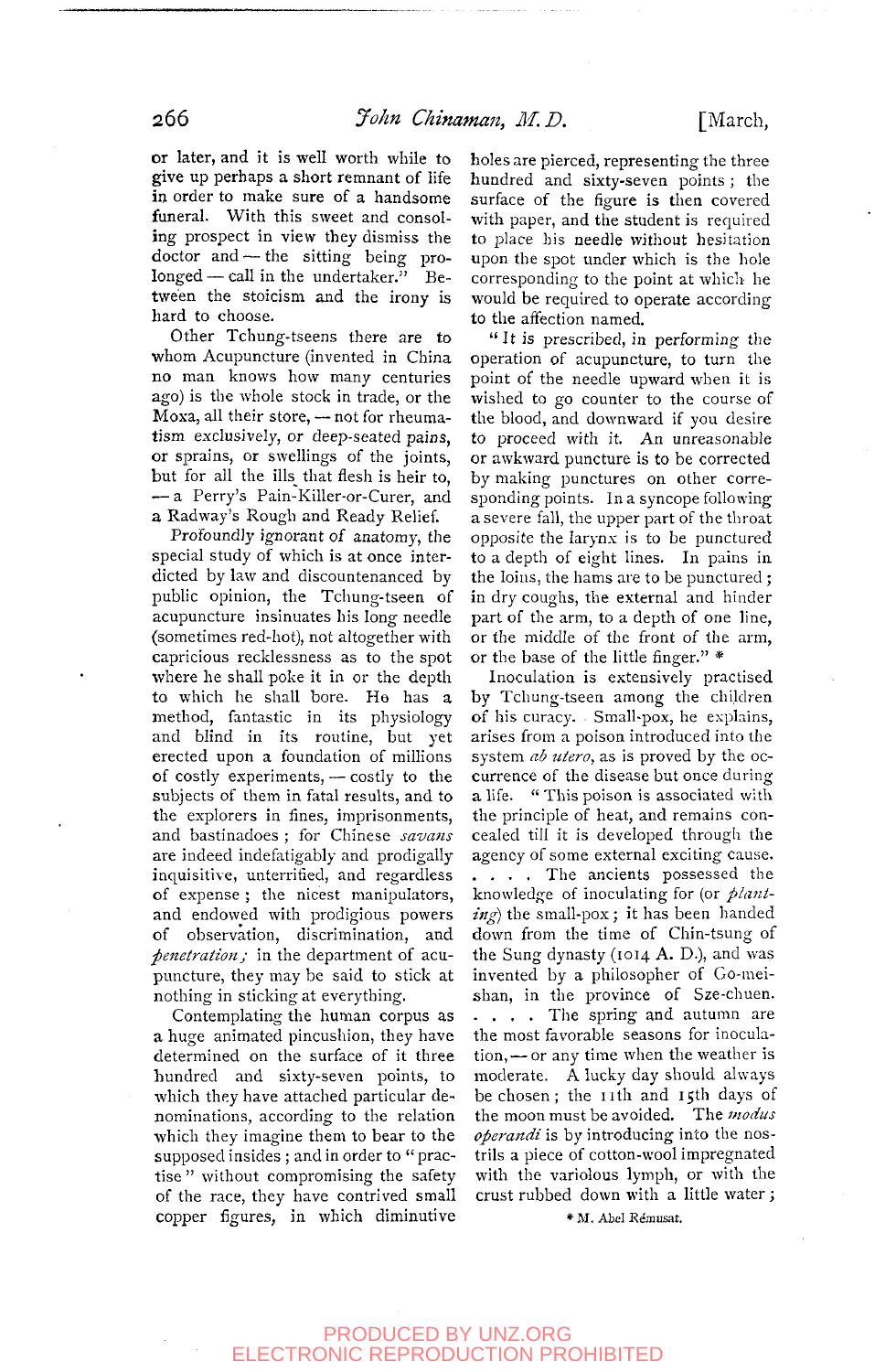or the crust dried, and reduced to powder, may be blown up the nose ; or the child may be dressed in the clothes that have been worn by one who has first had the small-pox." \*

The inoculation must affect the viscera, and then the fever commences. The procession of the morbific "influences " is marshalled in the following order : " The nose is the external orifice of the lungs; when the lymph is placed in the nose, its influence is first communicated to the lungs which govern the hair and skin ; the lungs transfer the poison to the heart; the heart governs the pulse, and transfers the poison to the spleen; the spleen governs the flesh, and transfers the poison to the liver ; the liver governs the tendons, and transfers the poison to the kidneys ; the kidneys govern the bones ; the poison of the small-pox lies hid originally in the marrow of the bones ; but when it receives the impression from the inoculation it manifests itself, and breaks out externally."<sup>†</sup>

It is an enviable advantage in the practice of Tchung-tseen that his instructed and imposing conjuration is energetically seconded by the vulgar but devout hocus-pocus of his patients and their friends, who — by the aid of some peddling rascal of a Tauist priest, and with all the cheap machinery of gongs, bells, candles, incense, meat and wine offerings, mock-money, red and yellow paper, old cash, straw sandals, white cocks, paper effigies and clothing, metallic minors, pictures, black beans, yeast balls, fantastic lanterns, paper boats, . coffin-nails, cash-swords, tortoise-shells, sculls, the Tall White Devil and the Short Black Devil, and all the multitudinous manifestations of the Chinese Bugaboo — proceed with vigor to avert the anger of gods and the enmity of the dead, to propitiate " the Destroying genius " and expel the mortal influences, to flatter loh-Uong-Chu-Sii, the God of Medicine, to recall the spirit of the sick, to engage the favor of the goddesses of small-pox and measles, to propitiate the Five Rulers, and to disperse unhealthy vapors. Without the support of this various *diablerie,* it is difficult to imagine what Tchung-tseen would do. Continually threatened with fines and rods, and cages, it must be a grateful relief to his mind to share his responsibilities and his dodgings with the Gods of Medicine and Surgery, the Five Rulers, and the Male and Female Principles of Nature.

And yet, mortality in China is not, in proportion to population, greater than in the United States; the average, in number and atrocity, of Tchung-tseen's bad jobs does not exceed that of the celebrated Professor Hippocrates Jones. The Chinese contrive to live as long as we do, in spite of Tchung-tseen, and octogenarians are as numerous in Peking as in New York, although we have H. J., - mortifying, not to say alarming, facts for the consideration of the next American National Medical Convention. "When a physician," says the demure Huc, " has succeeded in curing promptly and radically a malady presenting the most grave and dangerous symptoms, it is to little purpose to pass a learned condemnation on the methods he has employed, and endeavor to prove their inefficiency. The sick man has been healed, — he is again in the enjoyment of perfect health ; that is the essential point. There arc few people who would not prefer being saved in the most irregular and stupid manner to being killed according to the most approved and scientific methods. It is indisputable, for instance, that there exist in China medical men who know how to treat the most decided cases of how to freat the most decided cases of in the course of the course of the course of the course of the course of the course of the course of the course of the course of the course of the course of the course of the course of the course of the course of the cours in the course of their treatment of this frightful malady, they expressly forbid any object containing hemp to be shown to the patient, under the idea that it would neutralize the effect of the rem-<br>edies."

Wherefore, should it be your fate to be overtaken by the cholera-morbus in Liu-Kiang, in the province of Kiang-si,

<sup>\* &</sup>quot;The Preservation of Infants by Inoculation," — a Chinese treatise.

t Urom "The Colden Mirror of Medical Practice.''